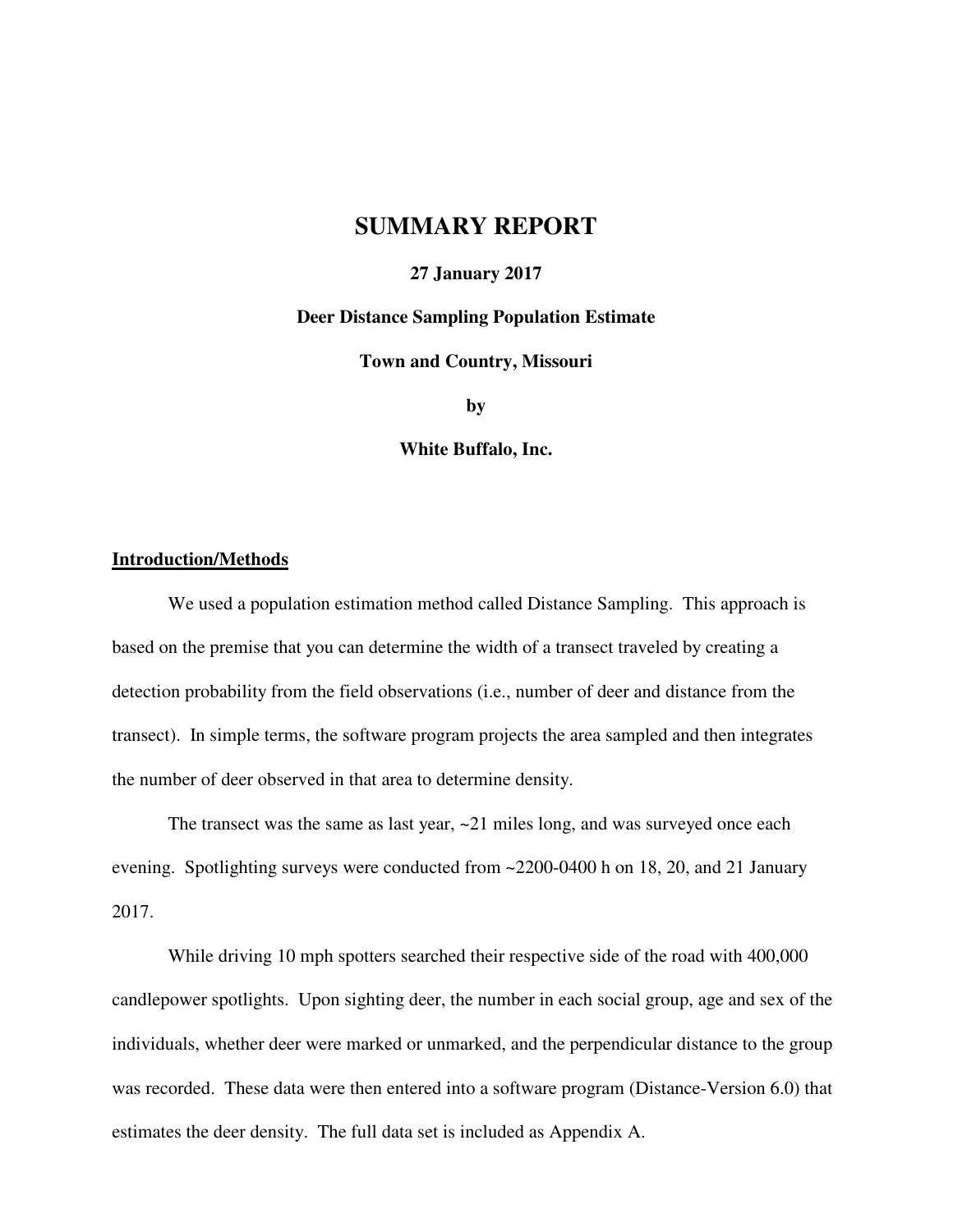### **Results/Discussion**

The survey team counted from 85–133 deer (32-45 groups of deer) on the 3 transect replicates under similar weather conditions (Appendix A). Deer were observed from 6 to 177 yards from the road, with most observations occurring at less than 100 yards. The estimated density for the area surveyed ( $\sim$ 10 mi<sup>2</sup>), using three transect data sets, was 61 deer/mile<sup>2</sup> (Confidence interval: 44.6 – 83.6). The number of deer/cluster was 2.8, an increased 10% above the January 2016 sampling result of 2.6. The mean sighting distance was 50.9 yards, 4.9 yards less than the January 2016 mean of 55.8 yards. The increased cluster size and reduced sighting distance resulted in an estimate 13.5 deer/mi<sup>2</sup> greater than the 2016 estimate even though the number deer and groups of deer were similar.

 Culling operations continued during the surveys, resulting in the reduction of 19 deer between the first and second survey and 7 deer between the second and third survey. An additional 5 deer were removed on the last night of the project after the population estimate was complete. During the three survey nights, several large groups of deer were detected along Topping Road and Topping Estates Drive.

Deer appeared to be fairly evenly distributed in the area sampled with the exception of the Topping Road area in which densities are higher than the rest of the City. The elimination of the 1.5 mile stretch along topping road reduces the deer density estimate significantly to 47 deer/mi<sup>2</sup> (Confidence interval: 30.5 – 73.3), nearly identical to the 2016 estimate. In an effort to better demonstrate where deer appeared during the Distance Sampling Survey maps were generated plotting the number of deer in each group and specific location of observations. Each replicate observations are attached as Figure 1, 2 and 3 for the samples conducted on 18, 20, and 21 January 2017, respectively.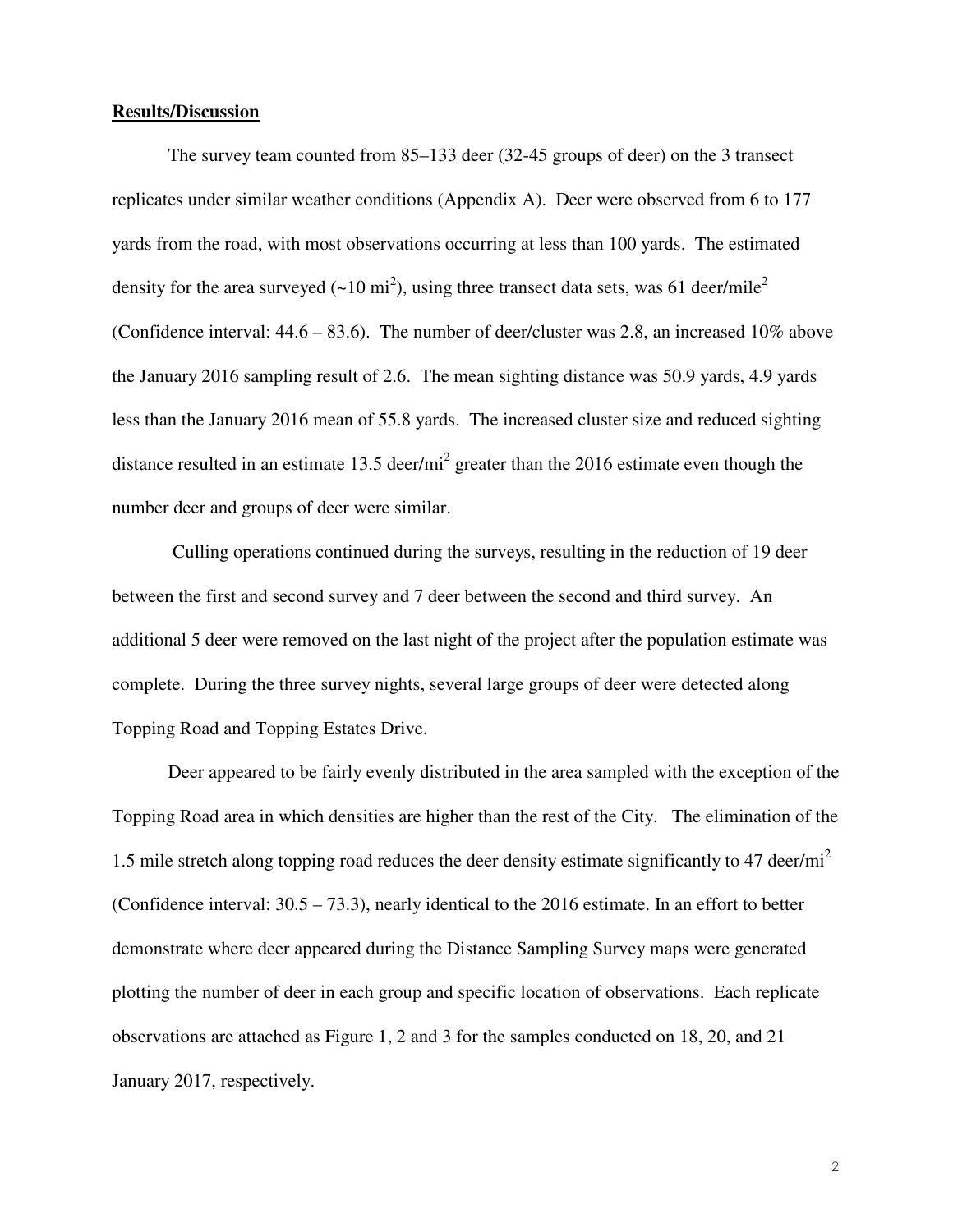Although detection is difficult, due to the small ear tag size, several sterilized deer were witnessed during the population estimate accounting for ~10% of the total observations and ~23% of the adult female observations.

The demographics of the population were  $\sim$ 42% yearling and adult females,  $\sim$ 44% fawns, 10% yearling and adult males, and 4% undetermined based on observations during the survey.

The density estimate is of concern considering the estimate from 2016 was 13.5 deer/mi<sup>2</sup> lower than the 2017 estimate. High recruitment and a population density that was possibly near the top of the 2016 range  $(28.6-79 \text{ deer/min}^2)$ , along with removal efforts below recommended levels, likely contributed to the residual population being above the targeted range of 30 deer/mi<sup>2</sup>.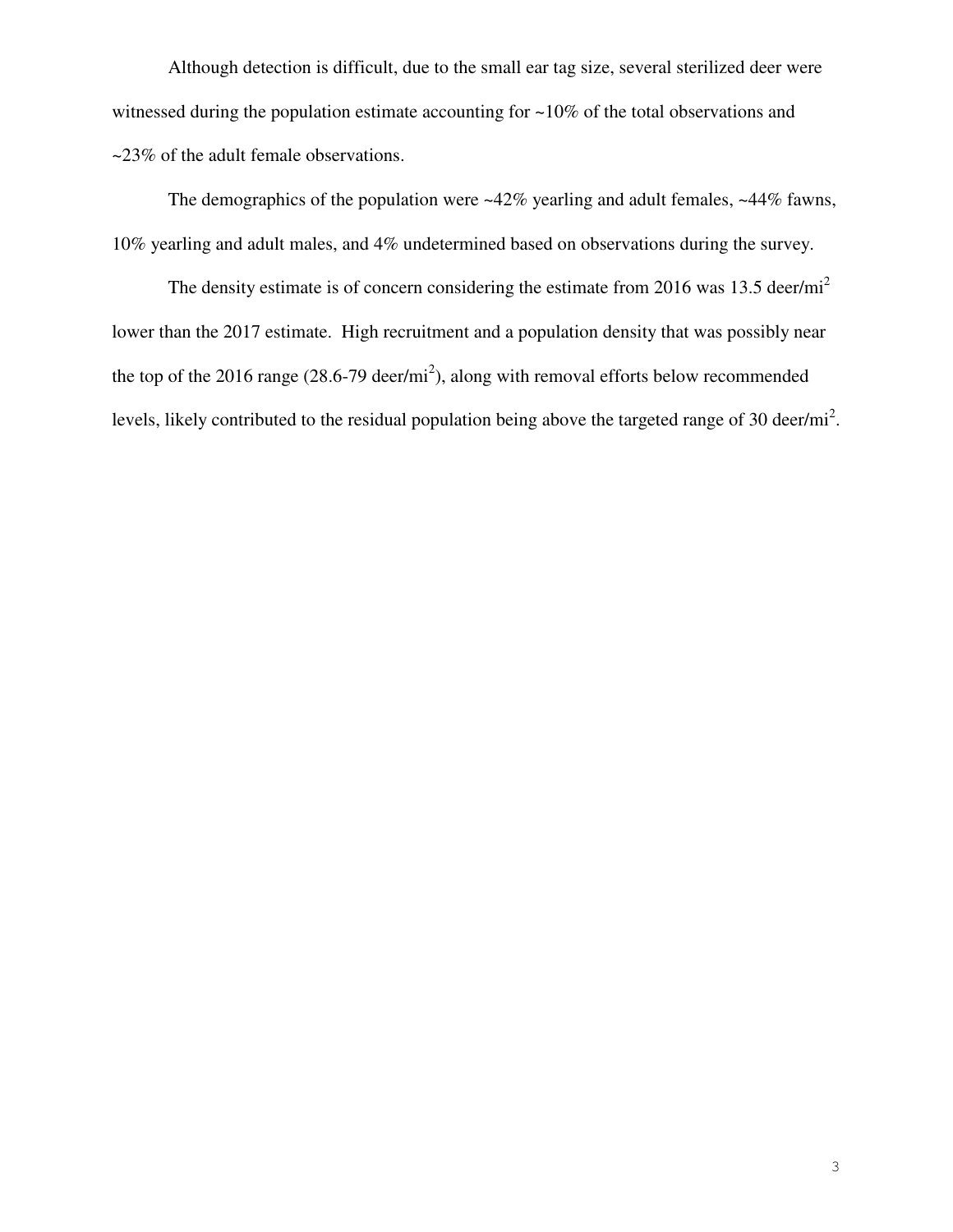## **Appendix A**

Project: Town and Country, MO Date: 1/18/17 A

**Time conducted: 22:00-03:00 Transect Length: 20.5** 

**Weather (Temp, Wind, Cloud Cover): 44 degrees, 0-5 mph wind, Partly Cloudy** 

| # of                    | A-Female/Fawn/YM/A-Male       | Perpendicular   | Location                    |
|-------------------------|-------------------------------|-----------------|-----------------------------|
| deer/group              | <b>UD-Undetermined</b>        | distance (yd)   |                             |
| 1                       | 1 AM                          | 49              | 21715 Clayton               |
| $\overline{3}$          | 1 AF/2F                       | 14              | Topping/Clayton             |
| $\overline{3}$          | 1 AF/2F                       | 26              | Principia/Tammany           |
| 5                       | 2 AF/3 F                      | 85              | Principia/Tammany           |
| $\overline{5}$          | 3 AF / 2 F                    | 35              | Thornfield/Tammany          |
| $\overline{3}$          | 3 AM                          | 119             | Tammany/Hawkshead           |
| $\overline{2}$          | 2 AF                          | 90              | Topping/Tundra Ct.          |
| $\overline{2}$          | 2 AF                          | 26              | 1415 Topping                |
| 3                       | 2 AF/1F                       | 92              | 12920 Topping Est.          |
| 1                       | 1 F                           | 22              | 12800 Post Oak              |
| $\overline{c}$          | 1 AF/1F                       | 51              | 12760 Post Oak              |
| $\overline{3}$          | 1 AF/2F                       | 22              | 12760 Post Oak              |
| $\overline{2}$          | 1 AF/1F                       | 39              | Post Oak/Topping            |
| 3                       | 1 AF/2F                       | 21              | 1739 Topping                |
| $\overline{7}$          | 3 AF / 4 F                    | 23              | 1739 Topping                |
| 1                       | 1F                            | 18              | 1761 Topping                |
| 6                       | 4 AF (3 Tagged 123) / 2 F     | 60              | <b>Thornhill Pool House</b> |
| $\overline{5}$          | 3 AF (2 Tagged) / 2 F         | 54              | 13325 Manor Hill            |
| $\mathbf{1}$            | 1F                            | 24              | Woodmark/Thornhill          |
| $\overline{2}$          | 2AF                           | 65              | 13465 Thronhill             |
| 1                       | 1 AM                          | 71              | 13465 Thronhill             |
| $\overline{\mathbf{4}}$ | 1 AF/3F                       | 40              | Mason/Park Place            |
| $\overline{2}$          | 1 AF /1 F                     | 69              | 13421 Featherstone          |
| 1                       | 1 AM                          | 116             | 13421 Featherstone          |
| $\overline{2}$          | 1 AF/1F                       | 72              | 13350 Featherstone          |
| $\overline{4}$          | 3 AF (3 Tagged 17,74,107) 1 F | 66              | Featherstone/Mason Knoll    |
| $\overline{4}$          | 3AF (3 Tagged 18,101,122) 1 F | 60              | 1669 Mason Knoll            |
| 3                       | 1 AF/2F                       | 32              | 1718 Mason Knoll            |
| $\overline{c}$          | 2 AM                          | 12              | 1377 Mason                  |
| $\overline{c}$          | 1 AF (Tagged 119) 1 F         | 15              | 1302 Mason                  |
| $\overline{2}$          | 2 AF                          | 29              | 13536 Royal Glen            |
| $\overline{3}$          | 1 AF/2F                       | $\overline{51}$ | Mason/Williamsburg          |
| 1                       | 1 AM                          | 47              | 9 Williamsburg              |
| $\overline{\mathbf{4}}$ | 2 AF/2F                       | 22              | 25 Brookmill                |
| $\overline{3}$          | 1 AF / 1 F / 1 UD             | 122             | 15 Brookmill                |
| $\overline{\mathbf{4}}$ | 2 AF / 2 F                    | 24              | 50 Brookmill                |
| $\overline{\mathbf{4}}$ | 2 AF/2F                       | 67              | 335 Babbler                 |
| 3                       | 1 AF/2F                       | 19              | Sunway/Pebble Ridge         |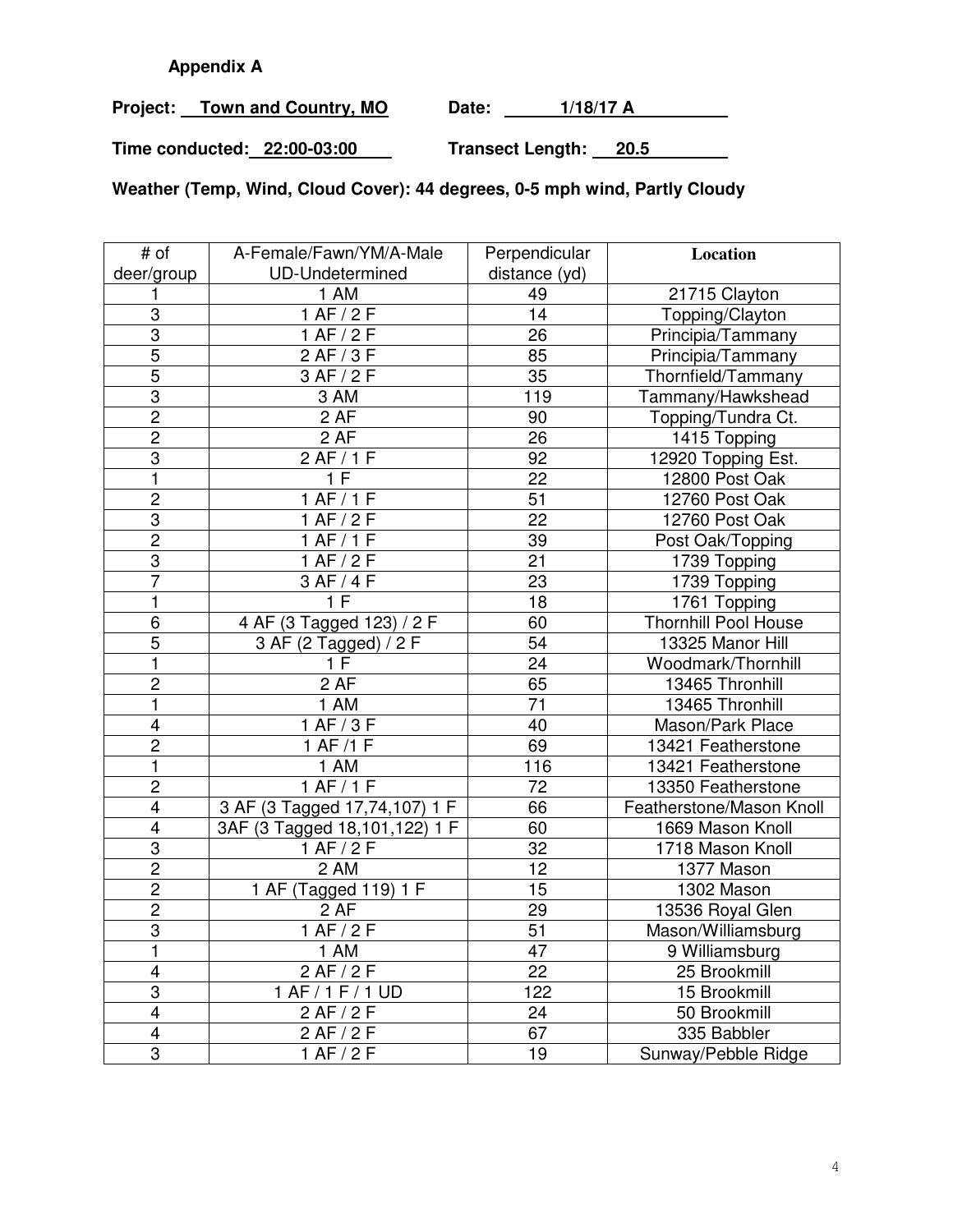Project: Town and Country, MO Date: 1/18/17 B

**Time conducted: 22:00-03:00 Transect Length: 20.5** 

**Weather (Temp, Wind, Cloud Cover): 44 degrees, 0-5 mph wind, Partly Cloudy** 

| # of           | A-Female/Fawn/YM/A-Male | Perpendicular    | Location                  |
|----------------|-------------------------|------------------|---------------------------|
| deer/group     | UD-Undetermined         | distance (yd)    |                           |
| 6              | 3 AF/3F                 | 48               | S Outer 40/Mason          |
| $\mathbf{1}$   | 1F                      | $\overline{117}$ | S Outer 40/Principia      |
| $\overline{8}$ | 4 AF/4F                 | 10               | S Outer 40/Principia      |
| $\mathbf{1}$   | 1 AF                    | 15               | 829 Town and Country Est. |
| $\overline{5}$ | 2 AF/3 F                | 19               | 912 Town and Country Est. |
| $\mathbf{1}$   | 1 AM                    | 138              | 938 Delvin                |
| $\overline{2}$ | 2AM                     | $\overline{25}$  | 945 Delvin                |
|                |                         |                  |                           |
|                |                         |                  |                           |
|                |                         |                  |                           |
|                |                         |                  |                           |
|                |                         |                  |                           |
|                |                         |                  |                           |
|                |                         |                  |                           |
|                |                         |                  |                           |
|                |                         |                  |                           |
|                |                         |                  |                           |
|                |                         |                  |                           |
|                |                         |                  |                           |
|                |                         |                  |                           |
|                |                         |                  |                           |
|                |                         |                  |                           |
|                |                         |                  |                           |
|                |                         |                  |                           |
|                |                         |                  |                           |
|                |                         |                  |                           |
|                |                         |                  |                           |
|                |                         |                  |                           |
|                |                         |                  |                           |
|                |                         |                  |                           |
|                |                         |                  |                           |
|                |                         |                  |                           |
|                |                         |                  |                           |
|                |                         |                  |                           |
|                |                         |                  |                           |
|                |                         |                  |                           |
|                |                         |                  |                           |
|                |                         |                  |                           |
|                |                         |                  |                           |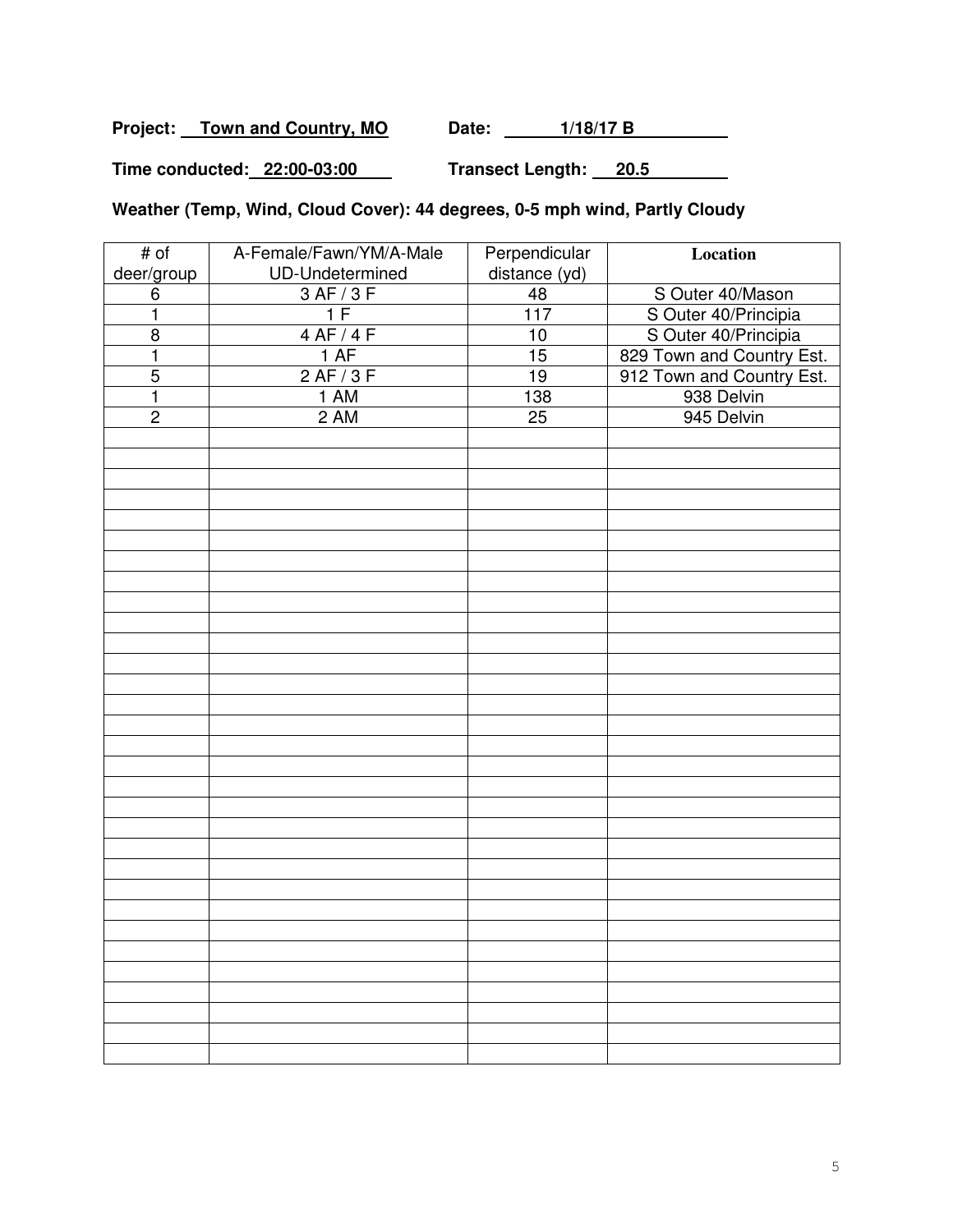Project: Town and Country, MO Date: 1/20/17

**Time conducted: 22:00-03:00 Transect Length: 20.5** 

**Weather (Temp, Wind, Cloud Cover): 48 degrees, 5 mph wind, Partly Cloudy** 

| # of                    | A-Female/Fawn/YM/A-Male      | Perpendicular   | Location             |
|-------------------------|------------------------------|-----------------|----------------------|
| deer/group              | UD-Undetermined              | distance (yd)   |                      |
| 2                       | 1 AF/2F                      | 56              | T&C Lane/Clayton     |
| $\overline{5}$          | 3 AF / 2 F                   | 35              | Topping/Clayton      |
| $\overline{5}$          | 1 AF / 4 UD                  | $\overline{47}$ | 1201 Tammany         |
| 6                       | 2 AF/4F                      | 22              | Topping/Topping Est. |
| 6                       | 2 AF/4F                      | 25              | 12921 Topping Est.   |
| 3                       | 3 UD                         | 85              | 12921 Topping Est.   |
| $\overline{2}$          | $\overline{2}$ AF            | 40              | 12739 Post Oak       |
| $\overline{3}$          | 2 AF/1F                      | 28              | 1739 Topping         |
| 3                       | 1 AF/2F                      | 60              | 1739 Topping         |
| 1                       | 1 F                          | 37              | 13337 Manor Hill     |
| $\overline{2}$          | 2 AM                         | 40              | Thornhill Gate       |
| 1                       | 1 AF (Tagged looked like 18) | 11              | Mason/Van Courtland  |
| $\mathbf{1}$            | 1F                           | 25              | 1614 Mason           |
| $\overline{c}$          | 1AF / 1F                     | 64              | 13477 Featherstone   |
| 4                       | 1 AF / 2 F / 1 AM            | 24              | 1674 Mason Knoll     |
| 1                       | 1 UD                         | 141             | 1578 Mason           |
| $\overline{c}$          | 1 AF/1F                      | 80              | 1544 Mason           |
| 1                       | 1 AF (Tagged)                | 10              | 1393 Mason           |
| $\overline{c}$          | 2 AF                         | 29              | Mason/Kings Glen     |
| 4                       | 2AF / 2 F                    | 32              | Mason/Weston Park    |
| $\overline{\mathbf{4}}$ | 2 AF(1 Tagged) / 2 F         | 70              | Mason/Weston Park    |
| $\overline{3}$          | 1 AF/2F                      | 45              | Williamsburg/Mason   |
| $\overline{\mathbf{4}}$ | 1 AF/3 F                     | 50              | 2 Williamsburg       |
| 6                       | 3 AF/3 F                     | 33              | Clayton/Mason Ridge  |
| $\overline{c}$          | 2 AM                         | 44              | 13650 Mason          |
| 1                       | 1 AM                         | 120             | 15 Brookmill         |
| $\overline{c}$          | 1 AF/1F                      | 50              | 51 Brookmill         |
| $\overline{2}$          | 1 AF/1F                      | $\overline{47}$ | 829 T&C Est.         |
| 1                       | 1 AM                         | 66              | 917 T&C Est.         |
| $\overline{c}$          | 1 AF/1F                      | 74              | Amersham Dr/Ct       |
| 1                       | 1 AM                         | 68              | 946 Delvin           |
| 1                       | 1 AM                         | 47              | 967 Delvin           |
|                         |                              |                 |                      |
|                         |                              |                 |                      |
|                         |                              |                 |                      |
|                         |                              |                 |                      |
|                         |                              |                 |                      |
|                         |                              |                 |                      |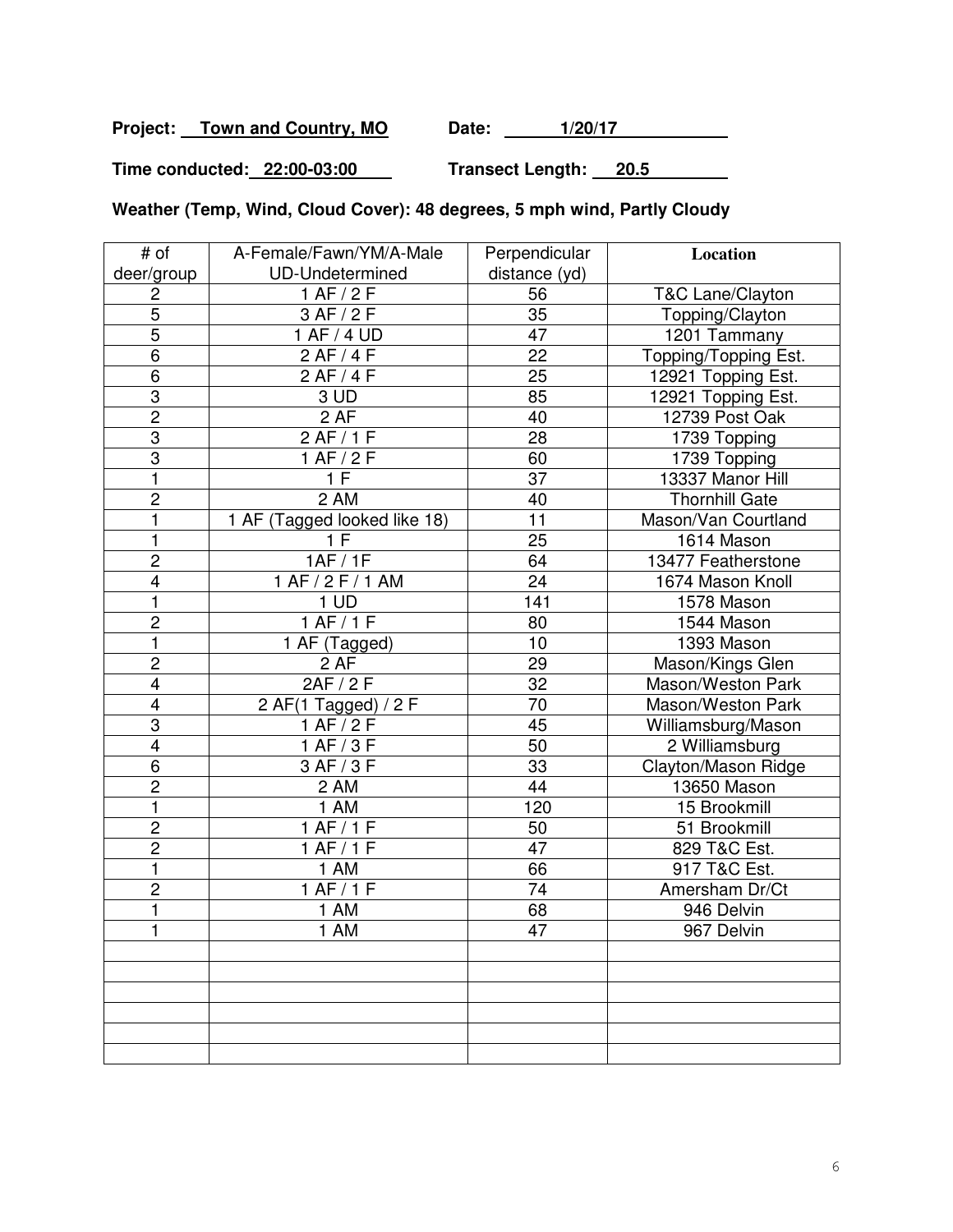Project: Town and Country, MO Date: 1/21/17

**Time conducted: 23:00-03:30 Transect Length: 20.5** 

**Weather (Temp, Wind, Cloud Cover): 55 degrees, 5-10 mph wind, Clear** 

| # of                    | A-Female/Fawn/YM/A-Male | Perpendicular   | Location                    |
|-------------------------|-------------------------|-----------------|-----------------------------|
| deer/group              | <b>UD-Undetermined</b>  | distance (yd)   |                             |
|                         | 1 AM                    | 48              | 12773 Spruce Pond           |
| 3                       | $1$ AF $/2$ F           | $\overline{37}$ | 13016 Clayton               |
| $\overline{4}$          | $\overline{2}$ AF / 2 F | 94              | Clayton/Principia           |
| $\overline{c}$          | 2F                      | 32              | 1201 Tammany                |
| $\overline{\mathbf{4}}$ | 3 AF (3 Tagged) / 1 F   | 87              | 1272 Tammany                |
| 3                       | 3 AM                    | 168             | Topping/Tundra              |
| $\overline{2}$          | 1 AF/1F                 | 64              | 12718 Post Oak              |
| $\overline{2}$          | 1 AF 1 F                | 28              | 1516 Topping                |
| 13                      | 4 AF / 9 F              | 32              | 1610 Topping                |
|                         | 1 AF                    | $\overline{6}$  | 1801 Topping                |
| 3                       | 1 AF/2F                 | 28              | 1823 Topping                |
| $\overline{5}$          | 2 AF/3F                 | $\overline{23}$ | 12927 Thornhill             |
| $\overline{2}$          | 2UD                     | 177             | 13065 Thornhill             |
| 1                       | 1 AF (Tagged 117)       | 58              | <b>Thornhill Pool House</b> |
| $\overline{2}$          | 2 AF (2 Tagged)         | 56              | 13308 Thornhill             |
| $\mathbf{1}$            | 1 AM                    | 113             | 13308 Thornhill             |
| $\overline{3}$          | 1 AF/2F                 | 66              | 1826 Manor Hill             |
| $\overline{2}$          | 2 AF (2 Tagged 17, ?)   | 56              | Woodmark/Thornhill          |
| 3                       | 1 AF/2F                 | 25              | 13456 Thornhill             |
| 1                       | 1 F                     | 56              | Thornhill/Mason             |
| $\overline{\mathbf{4}}$ | 2AF/2F                  | 13              | 1825 Mason                  |
| 1                       | 1 AF (Tagged)           | $\overline{72}$ | Queeny Dog Museum           |
| 1                       | 1 F                     | 18              | Mason/Park Place            |
| 4                       | 2 AF/2F                 | 54              | 1632 Mason                  |
| $\overline{2}$          | 1 AF/1F                 | $\overline{34}$ | 1601 Featherstone           |
| 4                       | 3 AF (3 Tagged) / 1 F   | 92              | 13477 Featherstone          |
| $\overline{5}$          | 3 AF / 2 F              | 34              | Mason/Mason Hts.            |
| $\overline{2}$          | 2F                      | 26              | Mason/Mason Hts.            |
| $\overline{\mathbf{4}}$ | 2 AF/2F                 | 19              | 1337 Mason                  |
| $\mathbf{1}$            | 1 AF (1 Tagged 119)     | 39              | 1337 Mason                  |
| $\overline{c}$          | 1 AF/1F                 | 26              | 13706 Clayton               |
| $\overline{3}$          | 1 AF/2F                 | 29              | St. Lukes Hospital          |
| 3                       | 3 AM                    | 38              | 13223 Pebble Ridge          |
| 3                       | 1 AF/2F                 | 70              | Conway/Conway Commons       |
| 1                       | 1 AF                    | 52              | Mason/Conway                |
| $\overline{\mathbf{4}}$ | 3 AF/1F                 | 11              | Mason/S. Outer 40           |
| 1                       | 1F                      | 23              | 948 T&C Est                 |
| 1                       | 1 AF (Tagged)           | 38              | 12410 S. Outer 40           |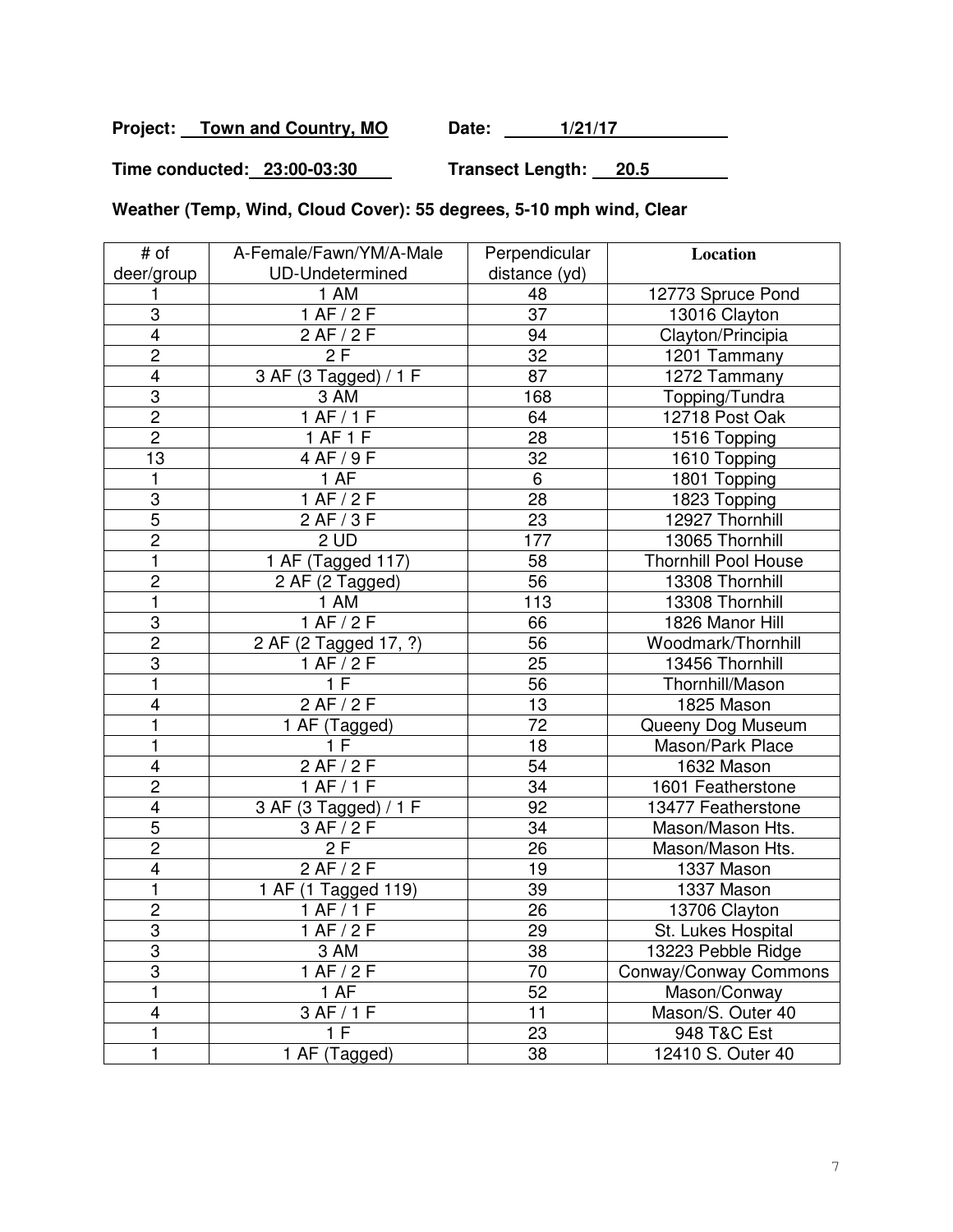Project: Town and Country, MO Date: 1/21/17 B

**Time conducted: 23:00-03:30 Transect Length: 20.5** 

# **Weather (Temp, Wind, Cloud Cover): 55 degrees, 5-10 mph wind, Clear**

| # of           | A-Female/Fawn/YM/A-Male                                  | Perpendicular<br>distance (yd) | Location     |
|----------------|----------------------------------------------------------|--------------------------------|--------------|
| deer/group     | UD-Undetermined                                          |                                |              |
|                | 2 AF (2 Tagged)<br>3 AM / 1 AF / 1 UD (1 Tagged)<br>1 AM | 67                             | 837 Amersham |
| $\overline{5}$ |                                                          | 74                             | 837 Amersham |
| $\mathbf{1}$   |                                                          | 78                             | 992 Delvin   |
|                |                                                          |                                |              |
|                |                                                          |                                |              |
|                |                                                          |                                |              |
|                |                                                          |                                |              |
|                |                                                          |                                |              |
|                |                                                          |                                |              |
|                |                                                          |                                |              |
|                |                                                          |                                |              |
|                |                                                          |                                |              |
|                |                                                          |                                |              |
|                |                                                          |                                |              |
|                |                                                          |                                |              |
|                |                                                          |                                |              |
|                |                                                          |                                |              |
|                |                                                          |                                |              |
|                |                                                          |                                |              |
|                |                                                          |                                |              |
|                |                                                          |                                |              |
|                |                                                          |                                |              |
|                |                                                          |                                |              |
|                |                                                          |                                |              |
|                |                                                          |                                |              |
|                |                                                          |                                |              |
|                |                                                          |                                |              |
|                |                                                          |                                |              |
|                |                                                          |                                |              |
|                |                                                          |                                |              |
|                |                                                          |                                |              |
|                |                                                          |                                |              |
|                |                                                          |                                |              |
|                |                                                          |                                |              |
|                |                                                          |                                |              |
|                |                                                          |                                |              |
|                |                                                          |                                |              |
|                |                                                          |                                |              |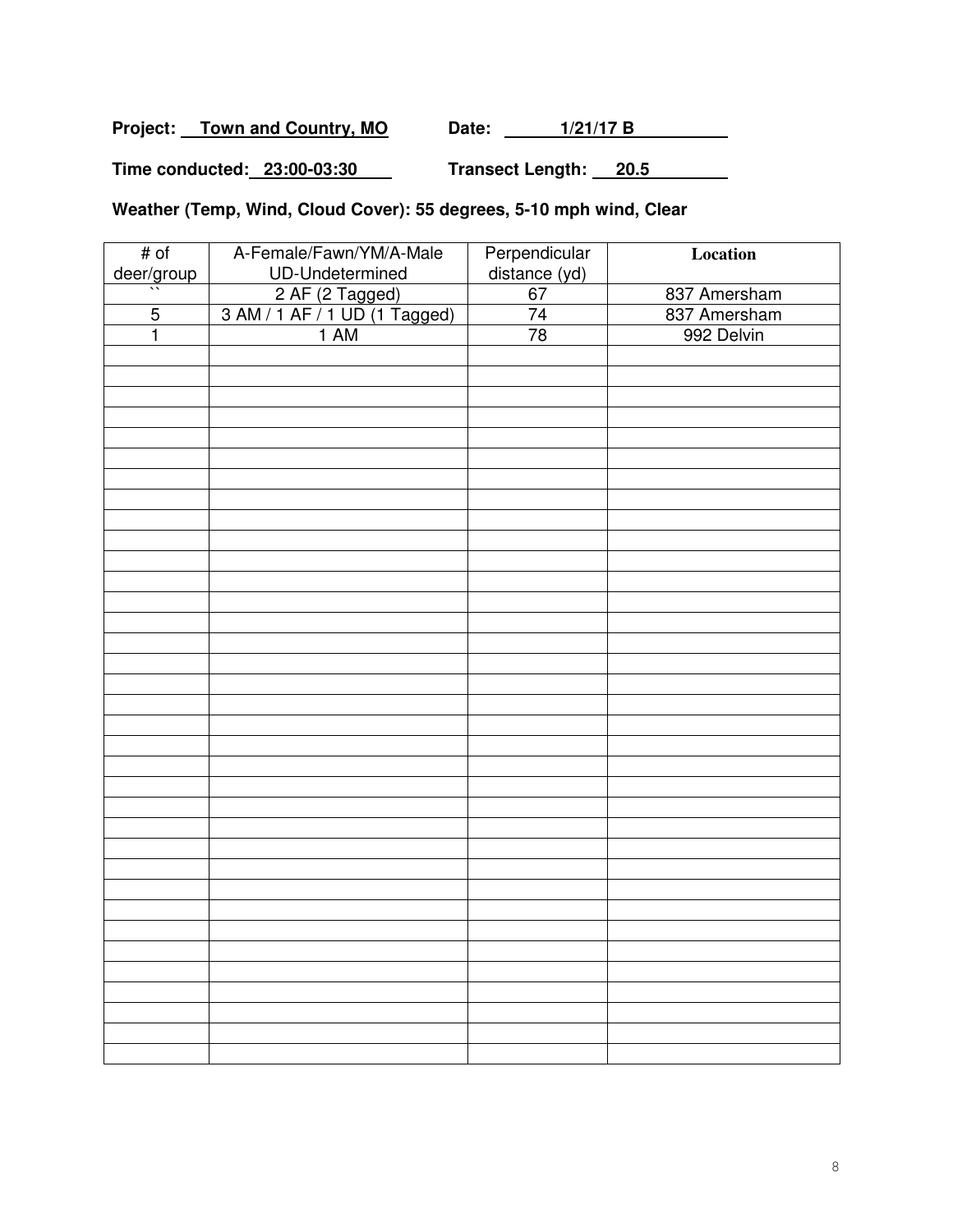

**Figure 1**. Distance Sampling Observations 18 January 2017 Town and Country, MO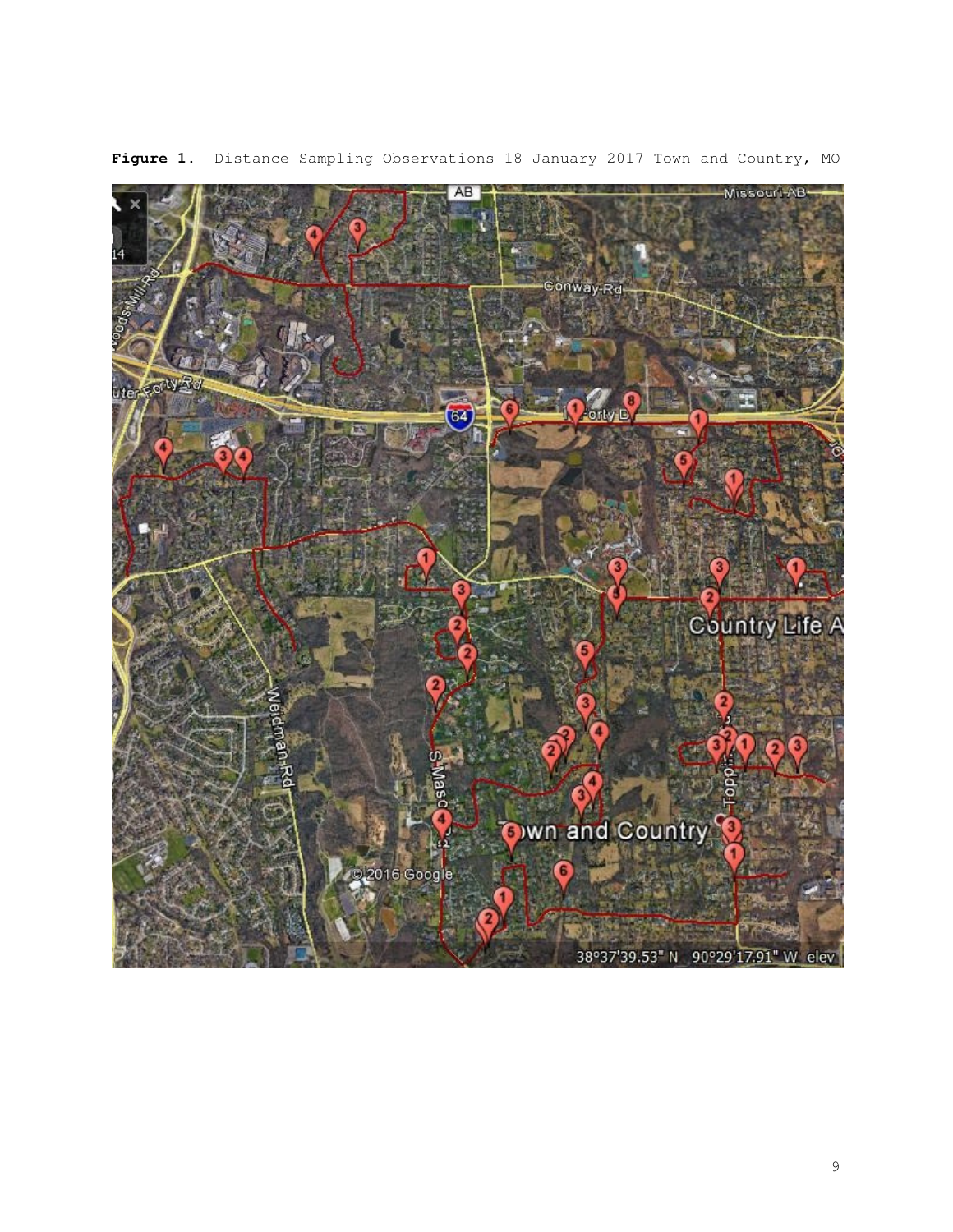

**Figure 2**. Distance Sampling Observations 20 January 2017 Town and Country, MO